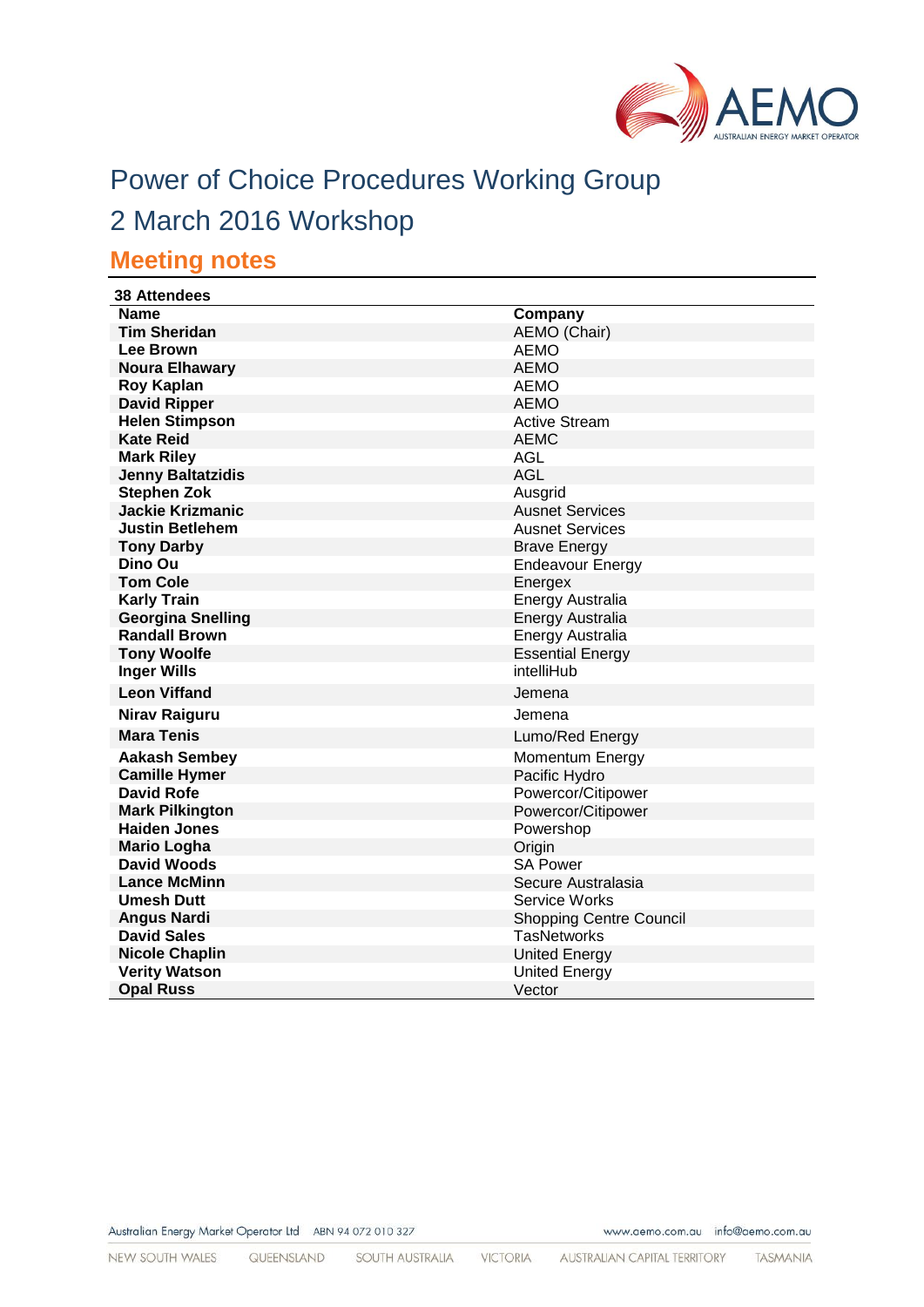

#### **Important note**

The intent of this document is to capture the commentary in summary form, from the POC Procedures Working Group (POC-PWG) workshop held on 2<sup>nd</sup> March 2016. The topics under discussion were led by the slides provided for the day and were presented by AEMO representatives. The information on the slides is not reproduced here, nor are the comments provided to the slides from the presenter, save for comments provided to summarise a discussion or in direct response to a question from an attendee.

Please note that procedure changes must be made in accordance with the NER Rules consultation procedures and therefore, all matters discussed at workshops and other meetings will be considered by AEMO and will assist in AEMO forming a position on various subjects but should not be taken as a representation, warranty or agreement, express or implied, as to the final procedure changes.

### **Purpose of the workshop**

As a result of the final determination of Metering Competition and Embedded Network, AEMO needs to update relevant existing Procedures or create new ones as required in the new rule. The aim of the workshop is not to litigate the rules, but rather to focus on topics where AEMO needs further input and information from industry Participants to update the Procedures. The assumption is that the audience of the workshops has reasonable amount of expertise on the topics discussed in the workshop. Topics will be presented based on the presentation slides followed by an open discussion on each topic without time limits. Once the topic is discussed a summary will be provided to the audience at the end of each topic. If new topics come up which are not included in the meeting agenda then they might be considered as future topics in future workshops.

#### **Topics under discussion**

- 1. Minimum Services Specification
- 2. Embedded Networks
- 3. Metrology Requirements Revisited
- 4. Metrology Part A Jurisdictional Matters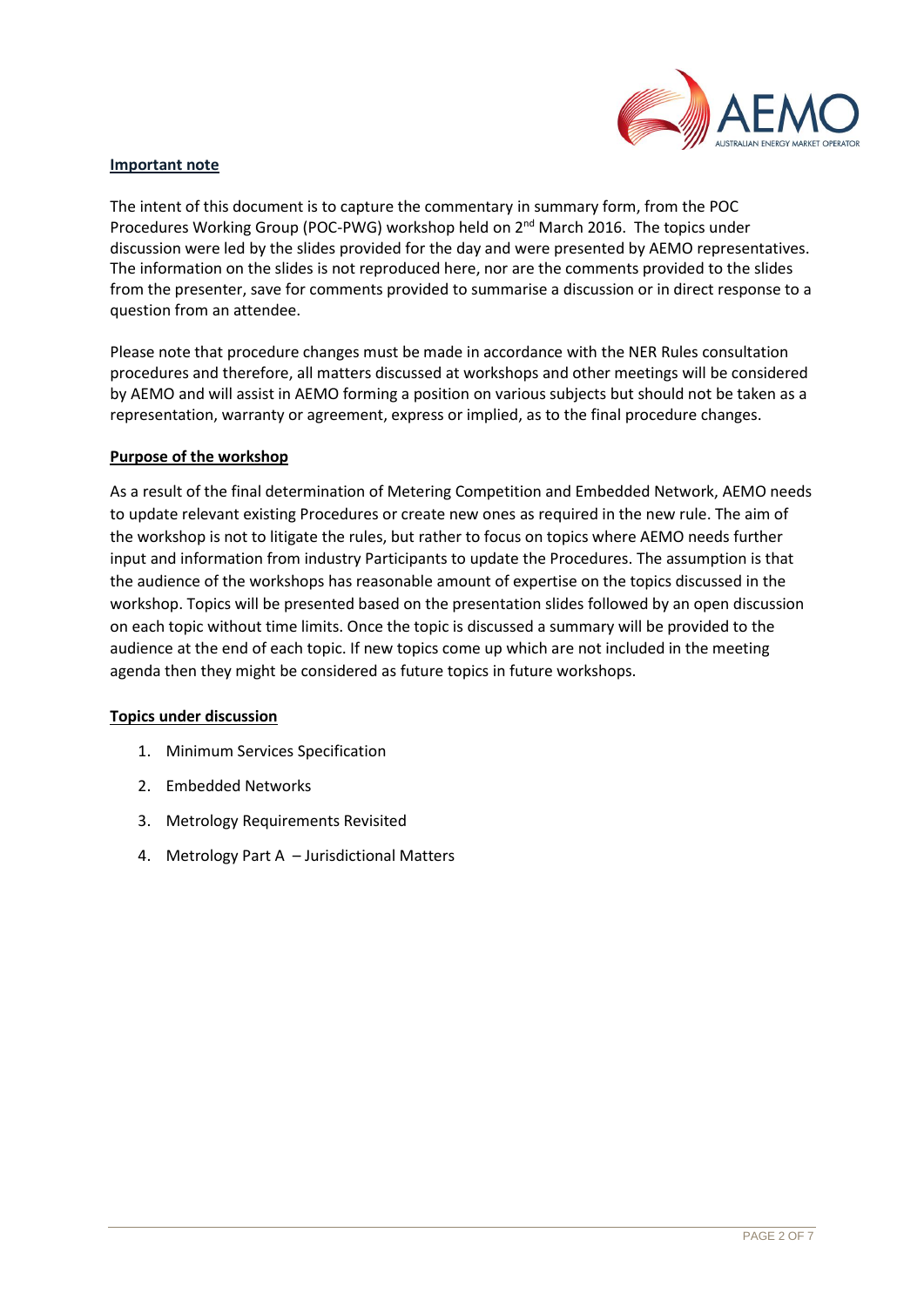

#### **Topic 1: Minimum Services Specification**

- AEMO referred to the rules to clarify that the scope of the minimum services specification is only related to the capability of the metering installation itself, and it is not related to the end-to-end service levels between the requestor and the supplier of the service.
- Participants questioned why AEMO is only considering two service categories (as presented in the slide presentation pack) (instant service, and scheduled service) in the minimum services specifications as opposed to the five service categories which AEMO has proposed in the Minimum Functionality and Shared Protocol advice paper back in 2014. AEMO clarified that it has used these two as they are the two extremes of the services categories identified (i.e. one requires very fast services to be performed, the other a service to be performed at some point in the future) and has used them purely for context when considering the minimum services specification.
- AEMO clarified that as per the rules the minimum services specification does not include the performance of the backend communication systems, rather the components of the metering installation itself, as described in the rules.
- The group discussed that any mapping of an end-to-end service from requestor to supplier and the performance standards and service levels associated with that is for commercial agreements between parties and is outside the scope of AEMO's role and the minimum services specification.
- Participants questioned whether the minimum services specifications will be binding. For example, if the MSS specifies that service levels for remote disconnection is 30 mins and participants decide to use metering installation with remote disconnection service level of 1 hour, will that be allowed under the rules and the MSS procedure?
- AEMO clarified that the minimum services specifications are mandated and binding and that participants will have to install metering installations that have the capability to deliver the minimum services specification.
- AEMO clarified their understanding that the minimum services specifications metering installations are only related to new or replacement metering installations for small customers, installed from 1 December 2017.
- The group consensus was that the service level and performance standards proposed by AEMO needs to be modified to reflect the real technical capability of the metering installations, as follows:
	- $\circ$  The service levels for all services to be a minimum of 1 minute.
	- o Modify the performance standard for all services from 98% to 99.5%.
	- $\circ$  Remove the accuracy requirement from all services, as it is irrelevant and unnecessary.
	- $\circ$  Modify the availability for all services to be 24/7, as the metering installation should be available 24/7.
- Some participants suggested that relevant aspects of the minimum services specification should be based on the Standards Australia review for electricity metering which commences in March 2016.
- AEMO clarified that the development of the MSS procedure is independent from any Australian Standards process and that if standards change, they will be considered and if appropriate, adopted in the rules and Metrology Procedure at that stage.
- Participants questioned what "completed" means in the service levels and performance standards of the on-demand meter read. AEMO clarified it means that the data has been read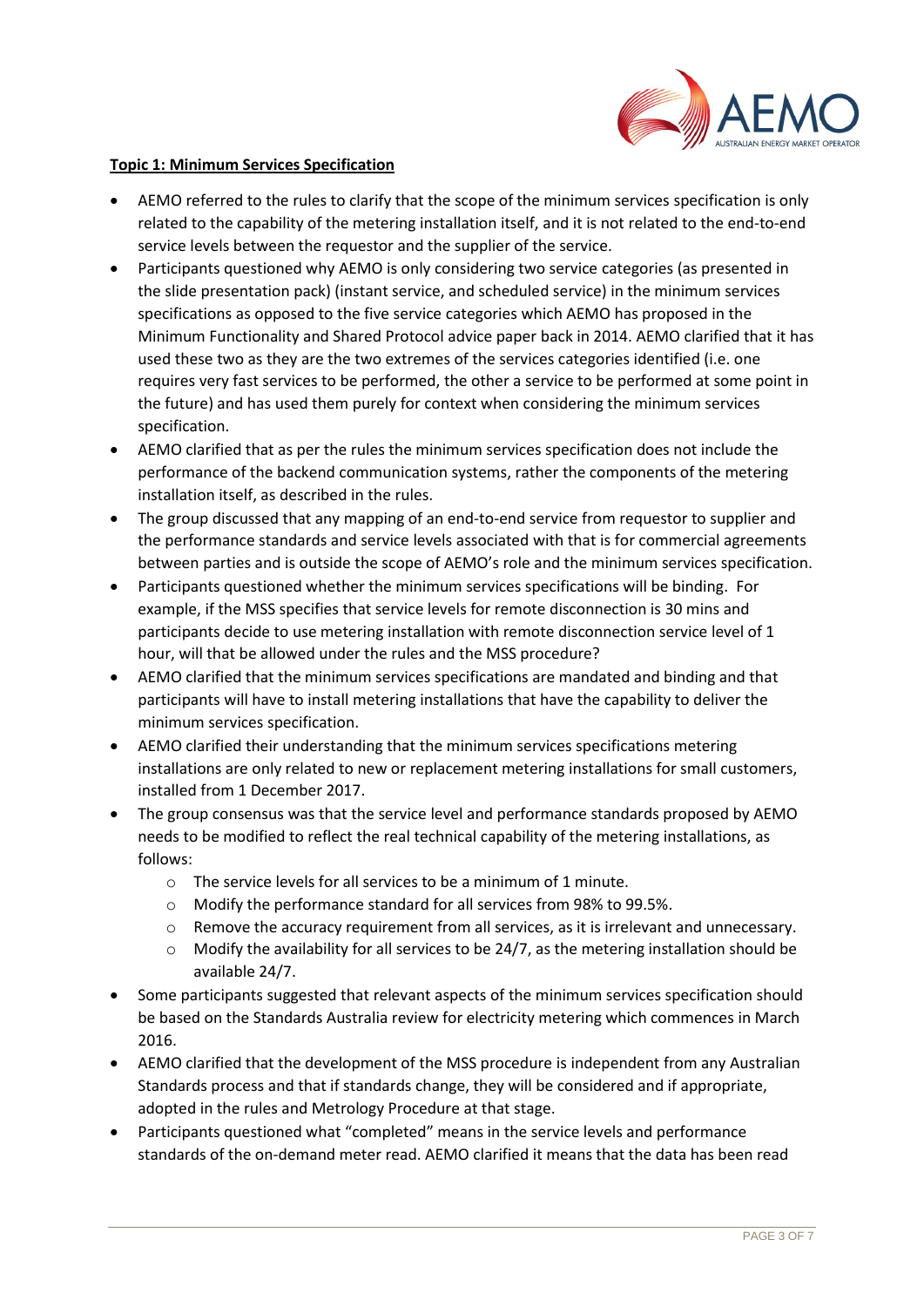

and collected by the meter and is ready to be sent by the meter (i.e. the metering installation has performed all of its processes and commands to perform the service).

- Some participants suggested that AEMO does not need to create new procedure for the minimum services specifications, and that it can be included within the Metrology Procedure: Part A. AEMO indicated that it is considering the framework for all AEMO Procedures as a result of the changes from competition in metering and embedded networks.
- The group noted that currently there is an existing issue relating to a new retailer requesting a reconnection service, and that the date of the request does not always align with the date of the transfer CR start date in MSATS.

# Specific questions:

# *Do stakeholders have any comments on the proposed technical requirements for the minimum services specification?*

- Participants agreed with the proposed addition of "for each connected phase" that AEMO made to the technical requirement of the poly-phase metering device, although there were comments that the rule requirement to which this relates may be irrelevant and unnecessary.
- No issues were raised regarding AEMO's proposal to include the requirement for full 4 quadrant metering to be installed.

# *Can stakeholders provide any additional technical requirements and justification for their inclusion, for AEMO to consider?*

- Participants suggested the following new technical requirements to be considered:
	- o Temperature alarm to be specified as a technical requirement for the metering installation enquiry service. The temperature alarm is used for producing an alarm when the meter becomes overheated and it needs to be investigated – AEMO highlighted that this had been considered in the AEMO advice to the COAG-EC in November 2014, but that it would be considered again.
	- $\circ$  Auto disconnect should be a mandatory technical requirement of every meter. Auto disconnect occurs when it is not safe to have the supply connected – AEMO recommended that stakeholders consider raising the matter within the pending Standards Australia process.
	- o Frequency (Participants were invited to provide more details to AEMO on this requirement) – AEMO recommended that stakeholders consider raising the matter within the pending Standards Australia process.

### Summary:

- The content of the minimum services specification was discussed at length AEMO clarified that the rule limits the definition of service levels, performance standards and technical requirements to the metering installation itself.
- General consensus amongst the group that a service level of 1 minute and a tighter performance standard were required to align with the clarified scope.
- AEMO's proposed technical requirements were broadly considered as positive.
- Stakeholders raised 3 additional technical matters for AEMO to consider in the procedures.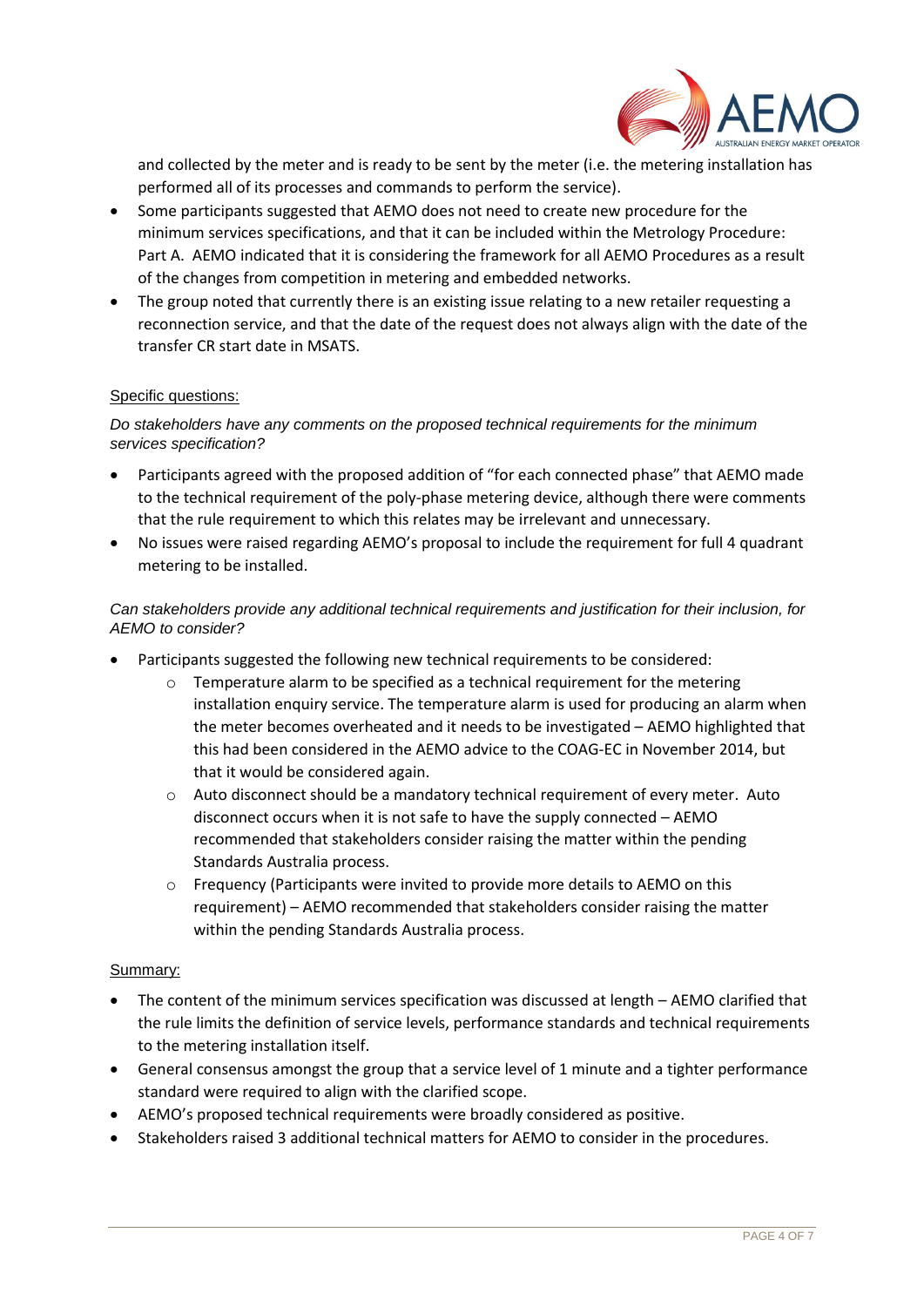

### **Topic 2: Embedded Networks**

- The group noted that currently in MSATS the LR of the child NMI who is the FRMP of the parent NMI, is the one who applies for the child NMIs from the DNSPs, and creates the child NMIs and maintains them in MSATS.
- The group also noted that in practice this is not always the case, and in some instances the FRMP of the child NMI is the one who applies for the child NMI from the DNSP.
- AEMO clarified that the purpose of the EN rule change is to resolve such issues by having a responsible party (the ENM) obligated by the rules to perform those roles.
- Participants questioned if AEMO will publish a list of the ENMs details on its website. AEMO indicated that most likely this will be the case.
- AEMO clarified that deciding when an ENM needs to be assigned is left for the AER to determine.

### Specific questions:

*Do stakeholders have comments or views regarding: Allocation of NMIs to ENMs? Identification of a parent NMI?*

- The DNSPs indicated that they don't need to know when NMIs are allocated to ENM for embedded Network child NMIs.
- Participants discussed that a NMI allocation requirement would be that NMIs allocated to ENMs should be distinct from the NMIs allocated to the DNSPs.
- Some participants suggested that NMI allocation should be based on the host LNSP.
- Some retailers indicated that they use NMIs to identify which area or region the NMI belongs to, they have no issue if the NMI is distinct when allocated to ENMs and DNSPs but they see necessity in having a way to identify which area/region that the NMI belongs to, whether it is allocated to the ENM or to the DNSP.

*When child moves off-market: NMI status – D or C? Data stream change to inactive*

- The group noted that currently some DNSPs change the NMI status to 'X' when the NMI moves off-market, and other DNSPs change it to 'D' when the NMI becomes off-market.
- The group discussed creating a new status 'C' for "Child" or 'O' for "Off-Market" to indicate that a child NMI is off-market. This was considered as suitable solution as it will enable the service providers to identify a move to off-market and allow them to determine how to manage the installation ongoing.
- Some retailers indicated that they like to have new status for the NMI as this allows for easy discovery of the NMI and for determining if a child NMI is off-market.
- The general view expressed by the group was that data streams should be inactive if the child moves off-market, with some MDPs indicating that whether the data stream is active or not, they still read the meter. Others participants indicated that if the data stream is inactive, then the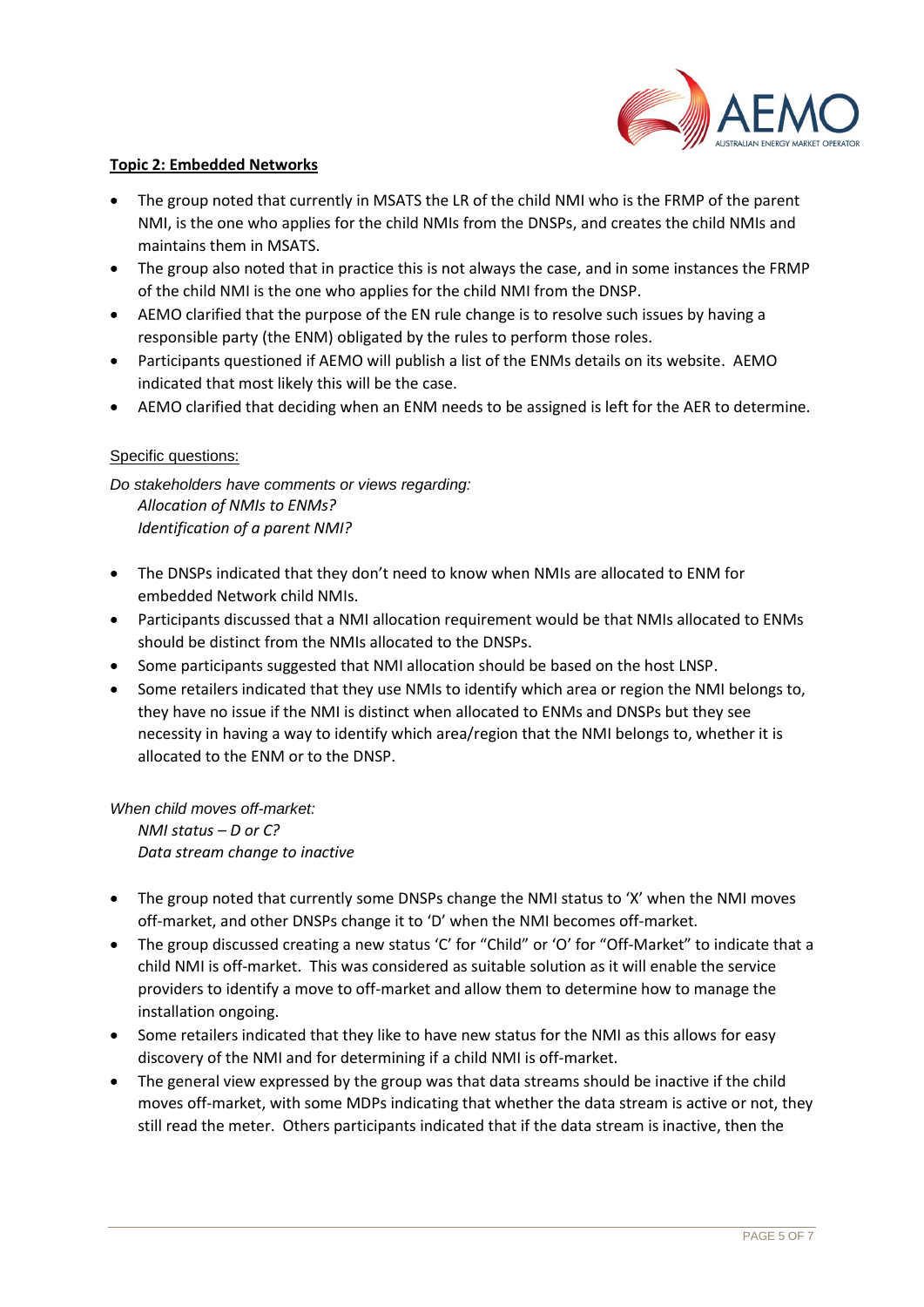

meter read should stop and data shouldn't be sent to MSATS. AEMO confirmed that no data was required for settlements where the NMI has moved off-market.

*NMI requirements when an existing market NMI moves within an embedded network (i.e. is there any justification for the creation of a new NMI)?*

- The group noted that as per the EN rule change, DNSPs post 1 December 2017 should have nothing to do with child NMIs, and once a market NMI moves within an embedded network, the DNSP should be removed from that NMI and only be left at the parent NMI which will have an embedded network identifier to mark it as a parent NMI.
- The group expressed differing views with regards to keeping the market NMI when it moves within the embedded network or creating a new one:
	- $\circ$  Retailers, MPs, MDPs and some DNSPs preferred leaving the NMI and changing its status when market NMI moves within an embedded network, as it is a long and costly process to abolish a NMI and create a new one. Also if the NMI is abolished, then any retrospective transfers will not be able to occur. However if the NMI is retained, so is the ability to apply retrospectivity in MSATS.
	- o Two DNSPs indicated a clear preference for the abolishment of the market NMI and the creation of a new NMI when a market NMI moves within an embedded network. This is on the basis that the market NMI has characteristics which relates the NMI to the network it belongs to, and that keeping the same NMI and using it as an on-market child NMI in an embedded network will create confusion between the DNSPs, the ENMs, and for the retailers. The proposition was made that when a customer becomes a child in an embedded network the connection point has changed and therefore a new NMI has to be created, and that from a system's perspective the market NMI belongs to the DNSP and it was designated to be used by the DNSP only, and hence it should not go to the ENM.
	- o Some participants expressed the view that regardless of creating a new NMI or retaining the old one, there is a preference for participants to identify which area or region the NMI belongs to.

### **Topic 3: Metrology Requirements Revisited**

- Participants questioned why VIC AMI meters needs to be converted to type 4 metering installations and which clauses in the rules obligate this to occur?
- The AEMC clarified that their intention was for VIC AMI meters to become type 4 meters, and that the derogation in 9.9(c) of the NER expires on 1 December 2017.
- Participants raised the issue of transitional arrangements and how the initial MC who is the DNSP only applies to type 5 and 6 metering installations, and if VIC AMI meters are converted to type 4 then the DNSP being the initial metering coordinator will not work in that case.
- Participants also noted the absence of any transitional arrangements in the rules mandating that all VIC AMI meters need to be converted to type 4.
- AEMO recommended that any party who has a concern on interpretation of the rule, such as described by the Victorian DNSPs, liaise with the AER to confirm how they need to proceed.
- Participants raised the question of whether VIC AMI meters need to meet the minimum services specifications.